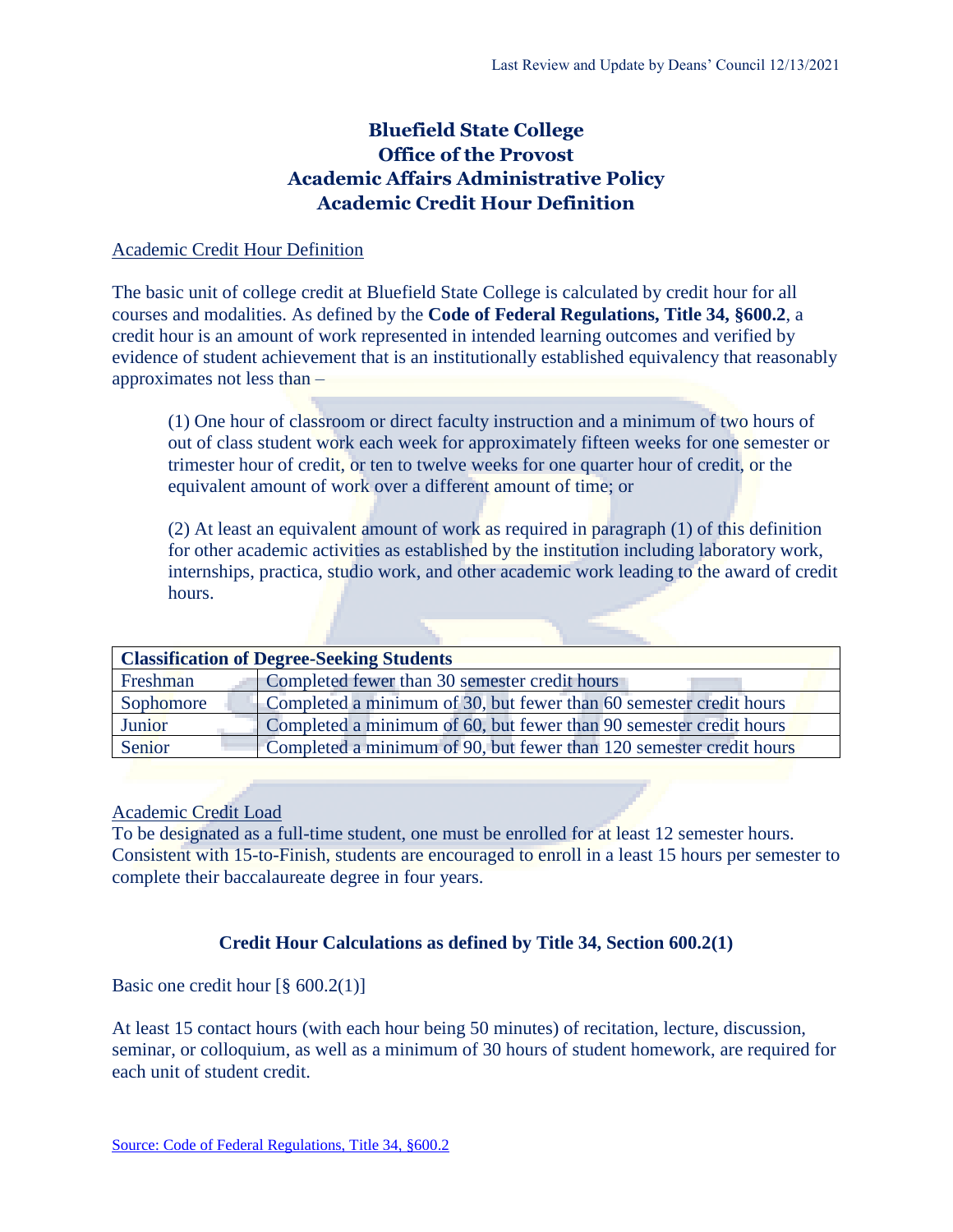# Lecture, traditional class  $\lceil \S 600.2(1) \rceil$

• A semester credit hour is earned for fifteen 50-minute sessions of classroom instruction with a normal expectation of two hours of outside study (homework, reading assignments, preparation for class) for eachclass session (meeting time). Typically, a three-semester credit hour course meets for three 50-minute sessions per week for fifteen weeks, for approximately 45 sessions and 90 hours of work outside of the classroom.

### Supervised group activity [§ 600.2(2)] (laboratory, field trip, practicum, workshop, group studio)

- The equivalent of three 50-minute sessions per week over a traditional 15-week semester of a lab,rehearsal, or studio time would qualify for one semester credit hour.
- Where such activity involves substantial outside preparation by the student, the equivalent of two 50-minute sessions will earn one semester credit hour.
- Field trips are to be counted hour-for-hour as laboratory meetings (not including travel time).

Supervised individual activity [§ 600.2(2)] (independent study, individual studio, tutorial, dissertation)

• One semester credit hour credit for independent study (defined as study given initial guidance, criticism,review and final evaluation of student performance by a faculty member) will be awarded for the equivalent of three one-hour sessions of student academic activity in a traditional 15-week semester.

Full-time Independent Study [§ 600.2(2)] (clinical placements, student teaching, practicum)

- If a student's academic activity is essentially full-time (as in a student teaching or in a clinical placement),at least one full-time, eight-hour per day, 40-hour, five-day week of such experience will be required for one credit hour. Depending on specific curriculum, programs may require more than one week in order to award one credit hour.
- Clinical placement experiences are defined as "a part of the program that allows for observation, participation, studies of individual pupils or clients, individual field work, and practicums both on and offcampus."
- Credit for clinical experiences is determined in accordance with recommendations of a program's specific best practices, accrediting body, or applicable state regulation.

# Short Sessions  $\lceil \frac{6}{9} \cdot 600.2(1) \rceil$

• Credit hours may be earned in short sessions (summer sessions, intersessions, weekend sessions, workshops, seminars, etc.) proportionately to those earned for the same course during a traditional 15-week semester, normally at no more than one credit per week of full-time study.

Courses offered over a period of time other than a traditional 15-week semester will require the same amount of classroom and out-of-class work per credit hour as is required of semester-long courses. The same amount of work will be distributed over a shorter period of time and may be allocated in various ways.